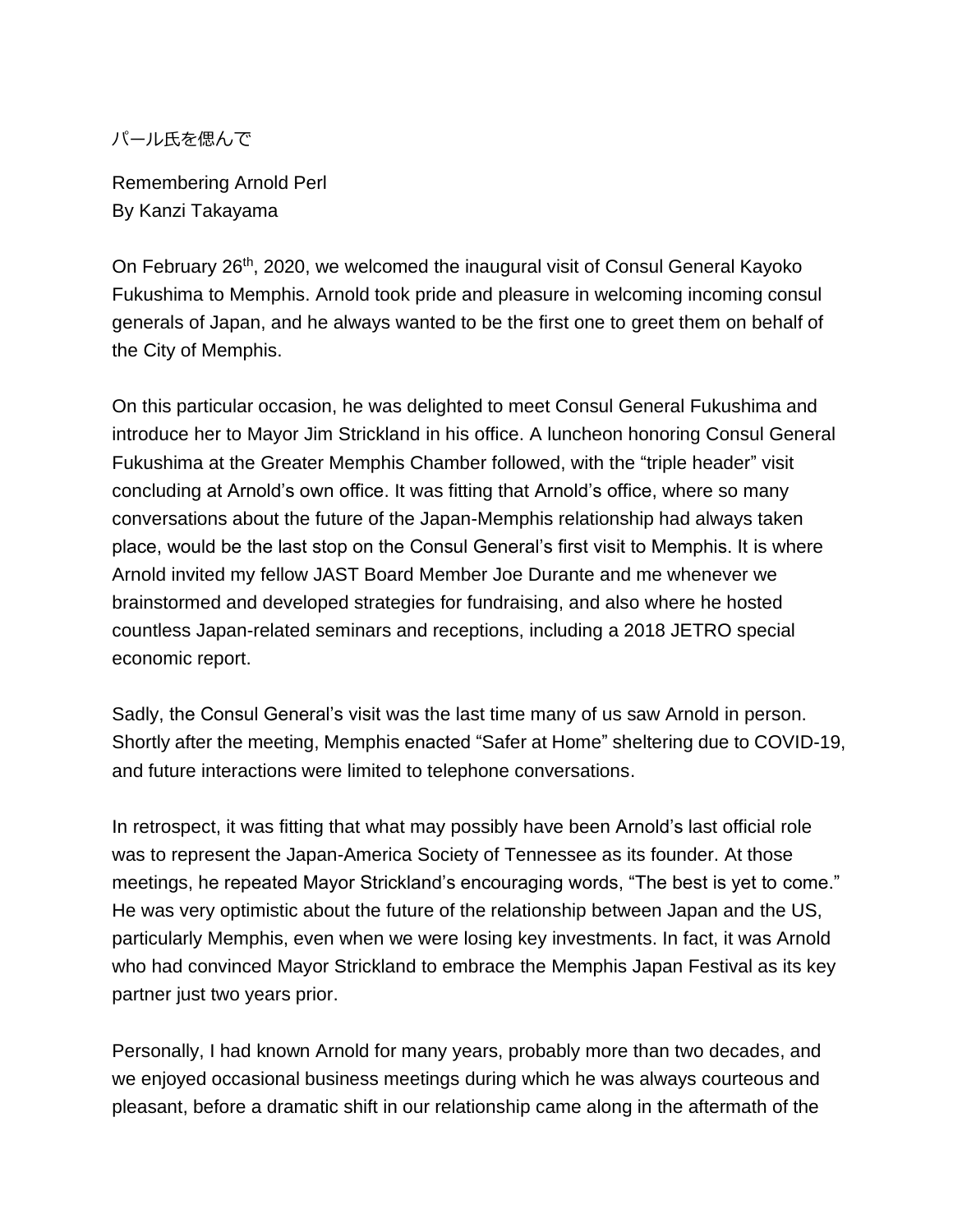Japanese government's decision to open the Consulate-General of Japan in Nashville and to assign Consul General Hiroshi Sato to the post in 2008. When Arnold and Sato-san met, the connection and chemistry between them were immediate; a new partnership built on mutual respect and admiration was born. That's when the activity level around Memphis really started hopping.

Soon, upon the advice of Consul General Sato, we were jointly planning a trip to New York to meet with the Japanese Chamber of Commerce. A Memphis delegation comprised of Mayor A C Wharton, John Moore, Mark Herbison, Arnold, and me met with several top executives of Japanese corporations and held a dinner meeting with one of the largest Japanese investments in Memphis at that time.

Shortly thereafter in 2009, we held a sustainable energy conference at University of Memphis at which Arnold moderated panels that featured high profiled speakers from Sharp Electronics and Nissan, as well as Consul General Sato and Tennessee's Commissioner of Economic & Community Development. He was especially ecstatic when the event made the front-page newspaper headline, overshadowing an article about a competing Chamber event on that same date.

## **He told me during one of our trips together that JAST was closest to**

**his heart among all the high-profile leadership roles he held, and** 

**founding of JAST was one of his proudest accomplishments.**

And so it was that after years of heavy lifting for the Memphis and Shelby County Airport Authority and the FedEx forum, Arnold returned his attention to JAST. He told me during one of our trips together that JAST was closest to his heart among all the high-profile leadership roles he held, and founding of JAST was one of his proudest accomplishments.

Arnold enjoyed playing golf with Japanese golfers and was thoroughly amused by learning quirky side games that Japanese typically play. His appetite for Japanese cuisine returned as well. He already had a keen appreciation of Japanese food, but he also had a childlike curiosity that led him to inquire constantly about ingredients, cooking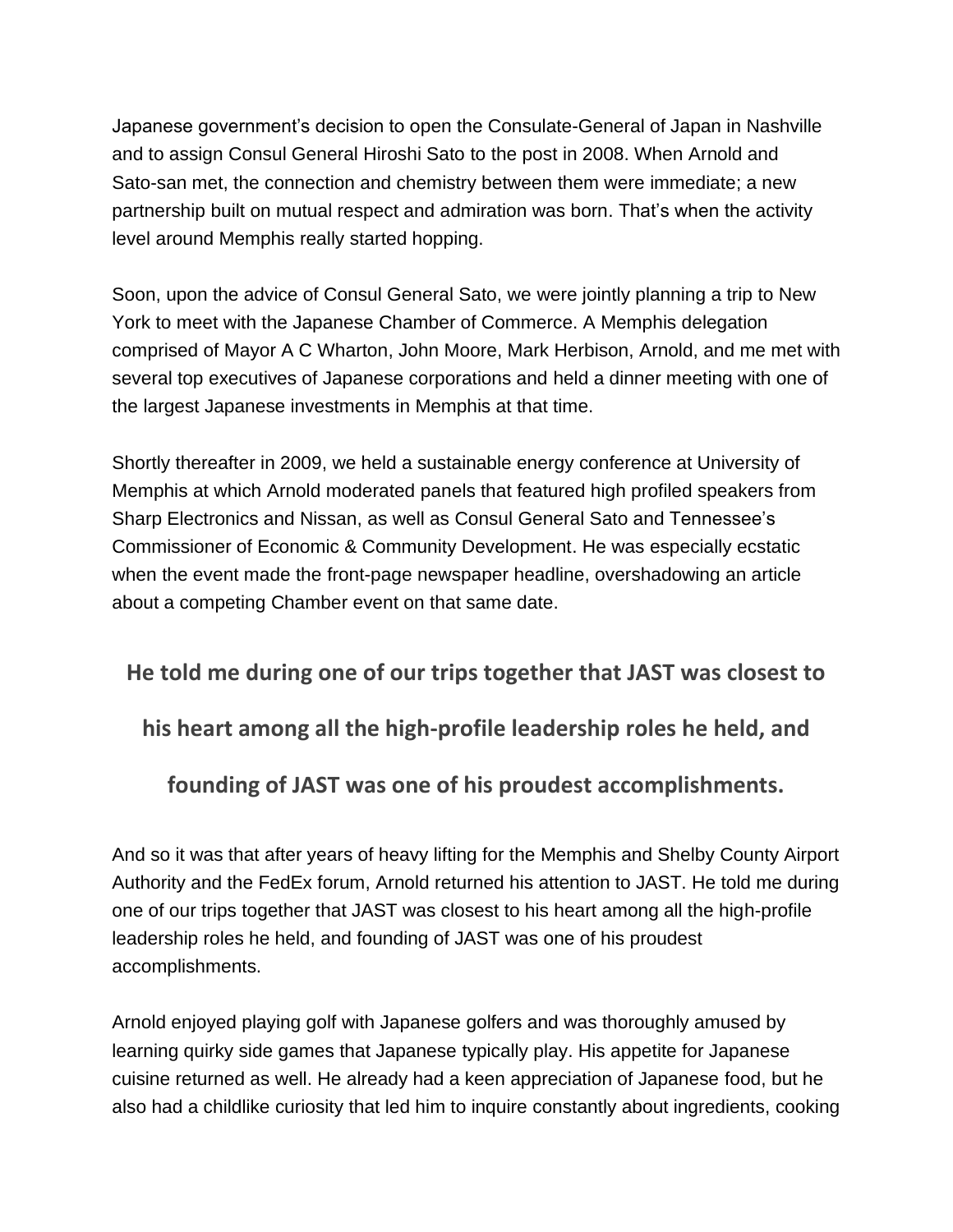methods, and the proper way to eat the particular delicacy. All in all, we worked hard, played hard, and ate really well

Arnold was constantly searching for new avenues to attract new Japanese investment to Memphis, to engage in meaningful conversations with Japanese companies, and to bring American and Japanese communities together. Whenever I accompanied him, his focus was always on Japan and Japanese companies, and he was always receptive to my suggestions for Japan-related programs. He had an uncanny ability to make my own ideas even better than I could have envisioned.

Another pivotal point came about four years ago, nearly a decade after the Consulate General of Japan relocated from New Orleans to Nashville.

It was 2017, and JAST was launching its own Memphis Japan Festival at the Memphis Botanic Garden. While Arnold was impressed with the Festival's inaugural success of 6,000 in attendance, his influence was most keenly felt as the Festival was challenged by the loss of its title sponsor the second year. By then Arnold was clearly committed to the project and applied to the challenge his lifelong guiding principal: Passion and Simplicity.

In no short order, Joe Durante and I received marching orders from Arnold and three of us soon met Mayor Strickland in his office. In less than an hour, The City of Memphis was the title sponsor of not just the Memphis Japan Festival, but the city was the sponsor of an expanded Memphis Japan Week.

And yet, Arnold was far from finished. Memphis Japan Week consisted of three events: the festival, the golf tournament, and one special event that involved a Memphis premier showing of the full feature movie, "Persona Non Grata" compliments of The Ministry of Foreign Affairs of Japan. It is the story of Chiune Sugihara, a young Japanese diplomat serving in Lithuania, who was later called the Japanese "Schindler."

With full confidence, Arnold took the helm of the film premier project and recruited Temple Israel and the Memphis area Jewish community to make resources available, including an opening ceremony with remarks from the newly assigned Consul General Kobayashi and a lecture and blessing by Rabbi Micah Greenstein. The sold out premier, which required two screens of a major movie theater, was a resounding success.